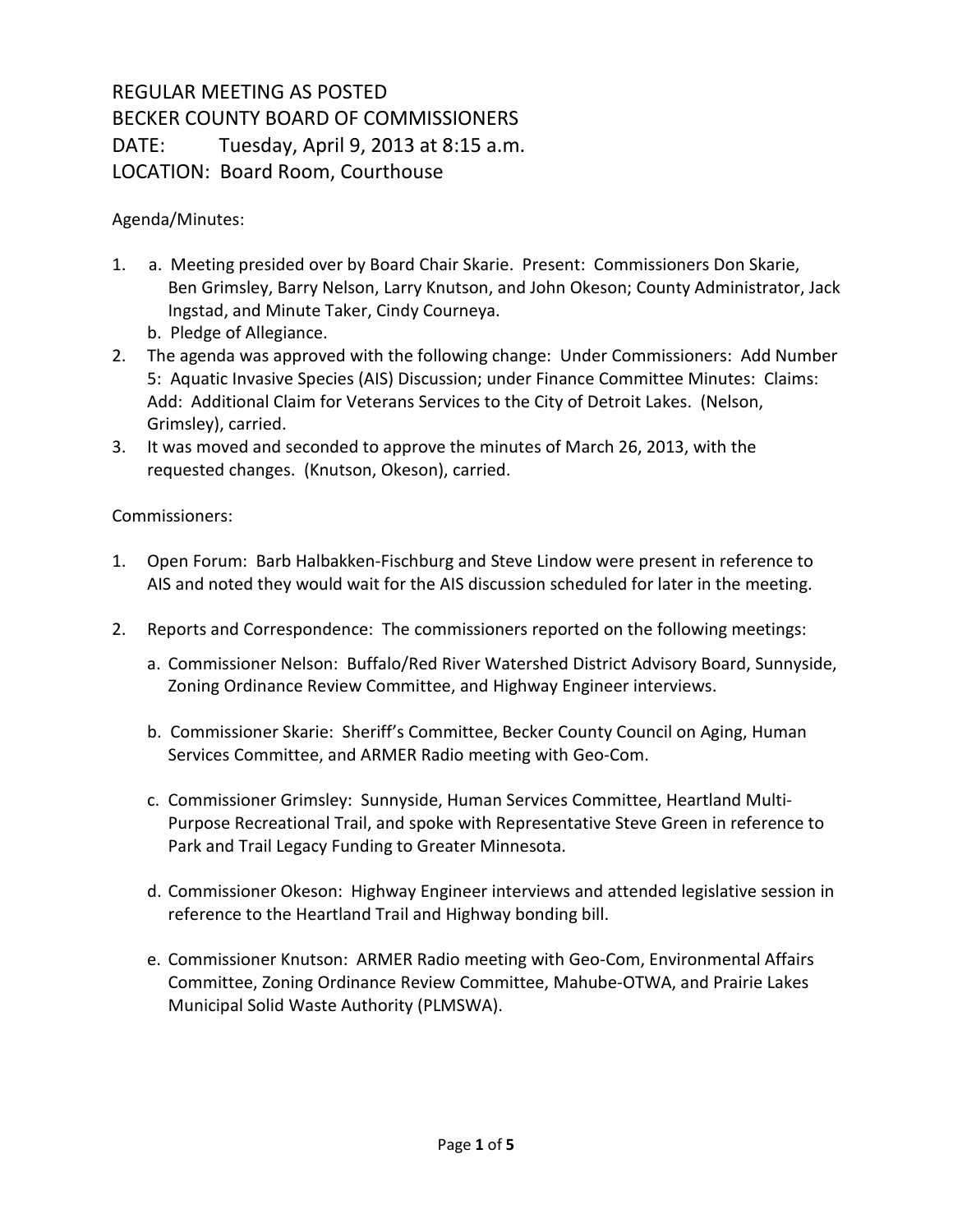- 3. Appointments:
	- a. Notice was received that there will be three upcoming appointments needed for the Pelican River Watershed District Board of Managers. The positions have been advertised and appointments will be considered at the Board meeting on April 23, 2013.
- 4. National County Government Week: Jack Ingstad, County Administrator, presented:
	- a. Mr. Ingstad reported that as part of National County Government Week, Becker County has invited students from the Detroit Lakes High School to become a "county official" for a day, with an opportunity to job shadow the County Commissioners, County Administrator, Sheriff, and Auditor-Treasurer at the next Board meeting of April 23<sup>rd</sup>.
- 5. Aquatic Invasive Species (AIS) Discussion:
	- a. Barb Halbakken-Fischburg, President of Lake Detroiters Association, presented a letter to the commissioners requesting the County's involvement and participation in a program with the Minnesota Department of Natural Resources (DNR), which links Local Government Units (LGU's) and the DNR to address AIS issues. The first step in this process requires the County to execute a Delegation Agreement for Aquatic Invasive Species (AIS) Prevention Inspection of Water-related Equipment with the DNR. The Lake Associations are requesting that the County direct a county employee as a delegate to coordinate with DNR personnel to secure a Delegation Agreement, which was presented as well.

Steve Lindow, a conservation officer, who also trained and worked with AIS volunteers last summer, stressed the need for supporting this agreement and the urgency in moving forward with signing the agreement.

County Administrator, Jack Ingstad, reported that he spoke with Neil Powers, Chair of the AIS Advisory Panel, and was informed that the AIS Task Force will be meeting on Thursday, April 11, 2013, and would like an opportunity to review the agreement, before any final decision is made.

It was the consensus of the Board that the agreement would need some modifications and sent to the County Attorney for a detailed review.

Following discussion, it was recommended that a letter be addressed to the Governor and the Department of Natural Resources Commission, to address the County's concerns and expectations in assisting LGU's and other organizations in the fight against AIS and for the Board Chair to sign the letter.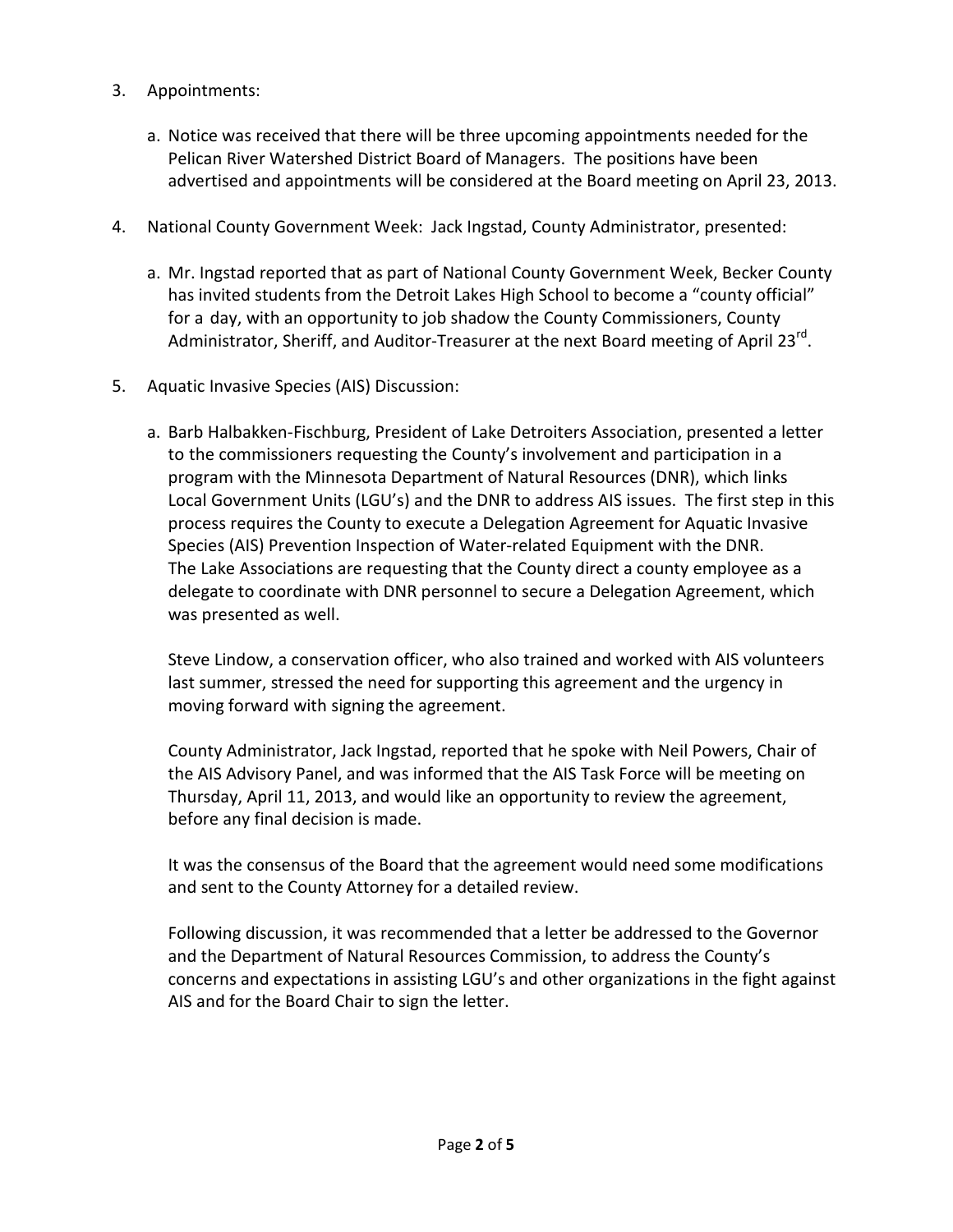Licenses and Permits: Ryan Tangen presented:

- 1. It was moved and seconded to approve the On-Sale Liquor License Renewals for:
	- a. Rayna L. Tucker, Northwoods Recreation LLC Ice Cracking Lodge Round Lake Township.
	- b. Aaron E. Swenson, Swenson Mills, Ltd. Bleachers Lake View Township.
	- c. Peggy L. Branstrom Osage Bait & Tackle Osage Township.
	- d. Bradley J. Jernberg, J & S Landing, LLC Schmitty's Landing Lake Eunice Township.
	- e. Gabriel J. Line, Dirty Jeans, LLC Tri-Lakes Roadhouse Cormorant Township. (Knutson, Okeson), carried.
- 2. It was moved and seconded to approve the Off-Sale Liquor License Renewal for: a. Eugene D. Forbes, Forbes, LLC – Osage Liquor – Erie Township. (Grimsley, Knutson), carried.
- 3. It was moved and seconded to approve the Off-Sale 3.2 Beer License Renewals for:
	- a. Peggy Branstrom Osage Bait & Tackle Osage Township.
	- b. Gabriel J. Line, Dirty Jeans, LLC Tri-Lakes Roadhouse Cormorant Township.
	- c. Rayna L. Tucker, Northwoods Recreation, LLC Ice Cracking Lodge Round Lake Township.
	- d. Bradley J. Jernberg, J & S Landing, LLC Schmitty's Landing Lake Eunice Township. (Okeson, Knutson), carried.
- 4. It was moved and seconded to approve the On and Off-Sale 3.2 Beer License Renewals for: a. Allen J. Chirpich – The Hideaway Resort – Shell Lake Township. (Knutson, Nelson), carried.

Finance Committee: Ryan Tangen presented:

- 1. It was moved and seconded to approve the regular claims, additional claim for the City of Detroit Lakes, and Auditor's Warrants:
	- a. Additional Claim:
		- i. Payment to the City of Detroit Lakes, for the Veteran Services Stand-down, in the amount of \$1,000.
	- b. Auditor's Warrants (Tuesday Bills):
		- i. 03/26/2013 in the amount of \$8,027.18.
		- ii. 04/02/2013 in the amount of \$211,513.72.

(Knutson, Okeson), carried.

Sheriff: Sheriff Kelly Shannon presented:

1. It was moved and seconded to approve Resolution 04-13-1F, to modify the number of budgeted part-time correctional officers from ten (10) to five (5) and to hire one (1) fulltime correctional officer, and to backfill as necessary. (Nelson, Okeson), carried.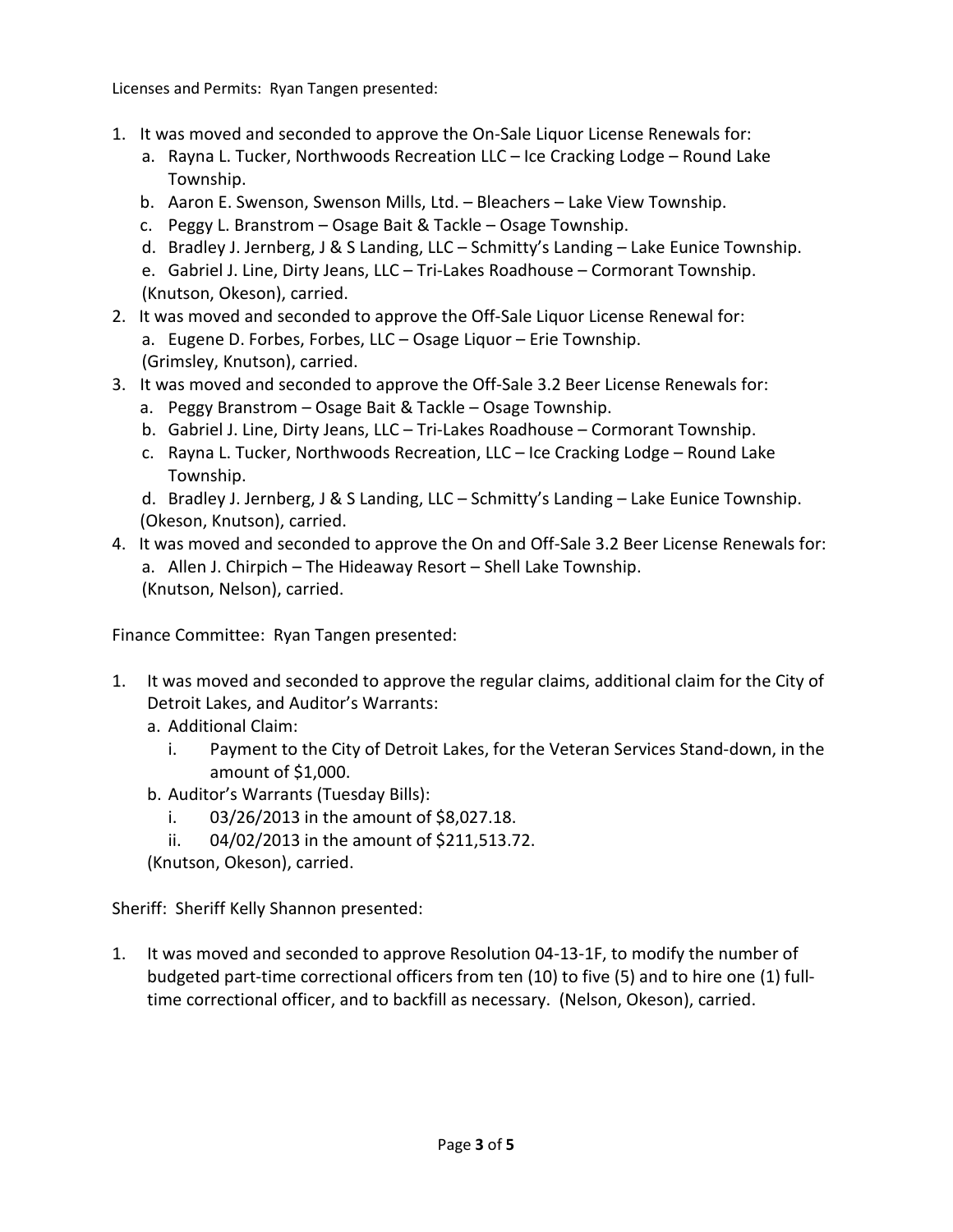Highway: Brian Shepard presented:

- 1. It was moved and seconded to approve Resolution 04-13-1C, to approve the final payment in the amount of \$13,013.94 to Landwehr Construction, Inc. for Project Numbers: SAP 003- 598-010, etc., consisting of Bridge Replacement and Approach Grading. (Okeson, Nelson), carried.
- 2. It was moved and seconded to approve Resolution 04-13-1D, to approve the final payment in the amount of \$121,847.29 to Mark Sand and Gravel Company for Project Numbers: SAP 003-639-015, etc., consisting of Aggregate Base and Bituminous Surfacing. (Okeson, Nelson), carried.

Assessor: Steve Carlson presented:

1. It was moved and seconded to approve Resolution 04-13-1B, to hire one (1) full-time Property Tax Specialist/Receptionist. (Knutson, Okeson), carried.

Human Resources: Nancy Grabanski presented:

1. It was moved and seconded to appoint Alison Heurung to the Review Board Committee. (Nelson, Grimsley), carried.

Human Services: Nancy Nelson presented:

- 1. It was moved and seconded to approve the Mental Health Agreements with White Earth Tribal Mental Health, Stellher Human Services/Lake Park-Audubon School District #2889, Stellher Human Services/Independent School District #22 Amendment, Lakes Crisis and Resource Center, and Solutions Behavioral Health. (Grimsley, Knutson), carried.
- 2. It was moved and seconded to approve the Community Health Agreement with Solutions Behavioral Health Professionals, Inc.. (Grimsley, Knutson), carried.
- 3. It was moved and seconded to approve the agreement with Otter Tail County to provide fiscal services until a fiscal supervisor can be hired for Becker County Human Services. (Grimsley, Okeson), carried.
- 4. It was moved and seconded to approve Resolution 04-13-1E, to hire one (1) full-time Social Worker from the Minnesota Merit System, and if the filling of this position creates a part-time Social Worker vacancy, then to hire one (1) part-time Social Worker. (Knutson, Grimsley), carried.
- 5. It was moved and seconded to accept the low quote of \$2,145 from Kujawa Fiberglass to repair the damaged Transit Bus and to authorize the payment of the \$1,000 deductible for the repair. (Nelson, Grimsley), carried. It was noted that the insurance check in the amount of \$1,145 has been received.
- 6. It was moved and seconded to accept the Children's Mental Health Grant in the amount of \$352,683. (Grimsley, Okeson), carried.
- 7. It was moved and seconded to accept the Supplemental Nutritional Assistant Program (SNAP) Bonus Award in the amount of \$9,140. (Okeson, Grimsley), carried.
- 8. It was moved and seconded to approve the Human Services Claims for Human Services, Community Health, and Transit. (Nelson, Knutson), carried.